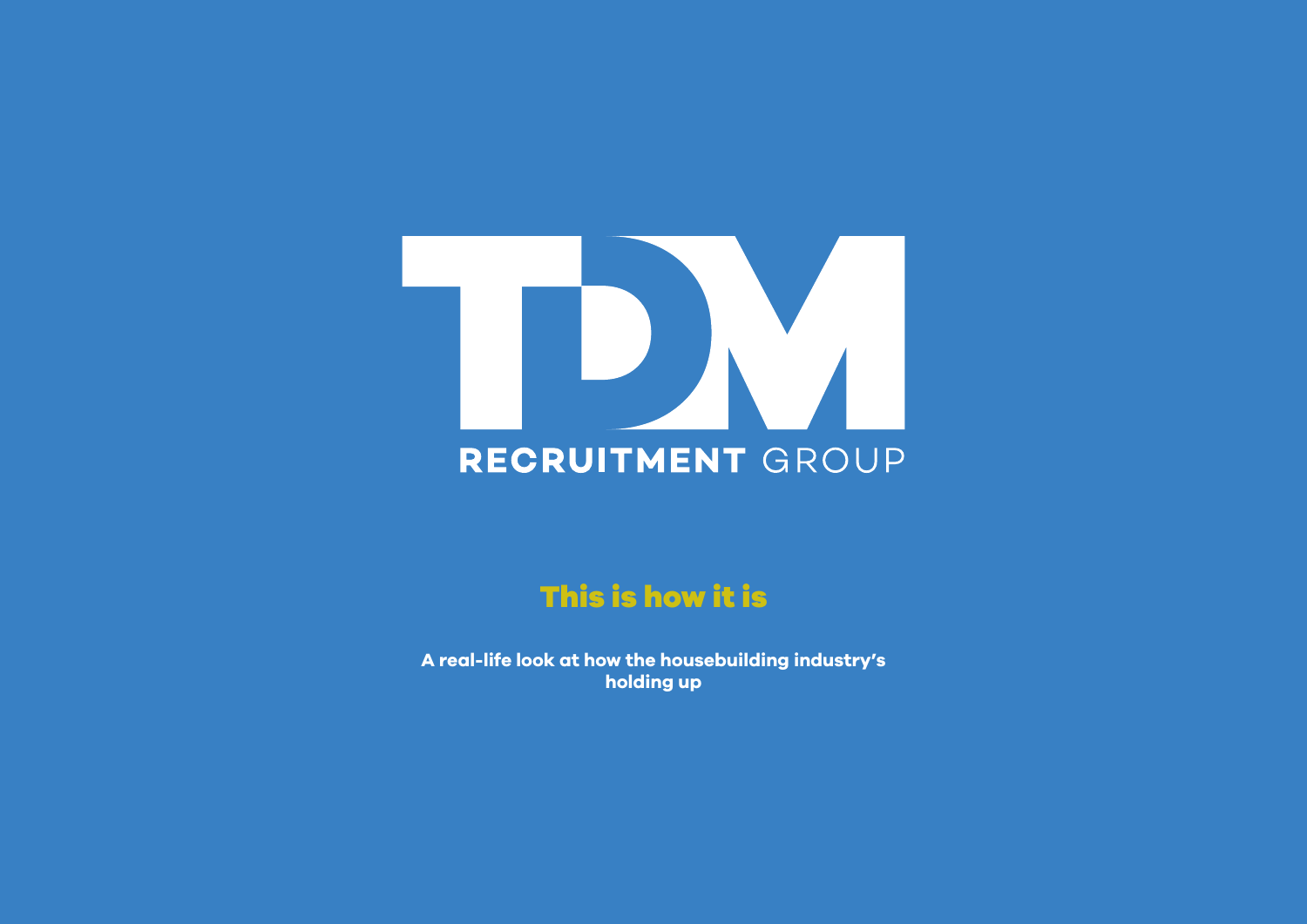

#### **'Life is like a box of chocolates…'**

Forrest Gump was spot on with his box of chocolates words of wisdom. None of us know what's going to happen over the coming weeks and months, and if or when everything will get back to 'normal.'

Right now, questions are outweighing the answers, many of which we've been asked many times over by directors, business owners, managers and employees in the housebuilding industry since the COVID-19 crisis started.

We recently decided to take the main questions and asked the housebuilding world to answer them anonymously. We received just under 2,000 responses from clients and candidates - you'll find the key takeaways over the next few pages.

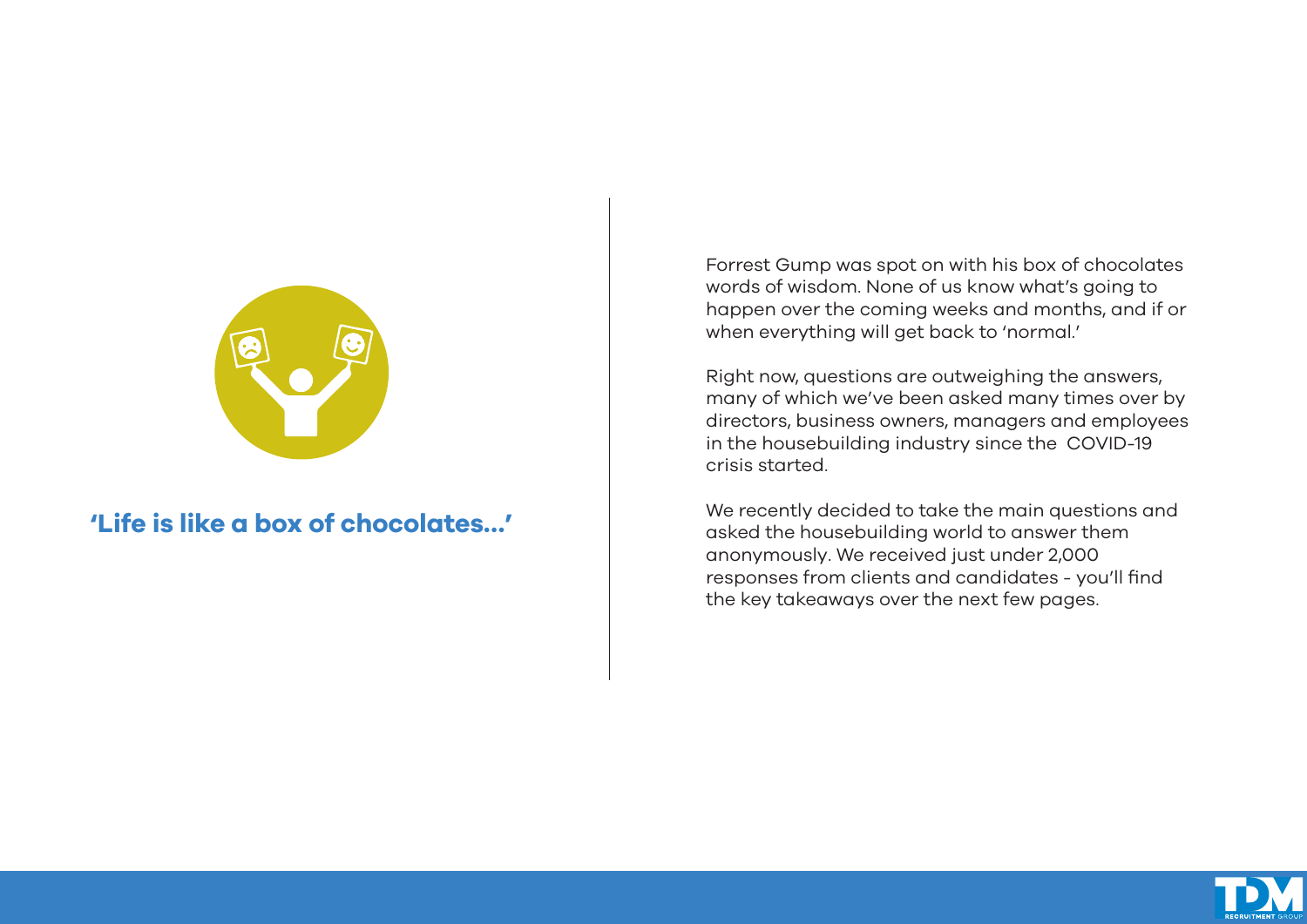# 23 questions. 10 days. 2000 respondents.

This is what the housebuilding world's thinking right now…

# Topic 1: Construction site closures



**The fact most employees are happy for all sites to be closed is a strong indicator that work and job security aren't the only key priorities right now.**

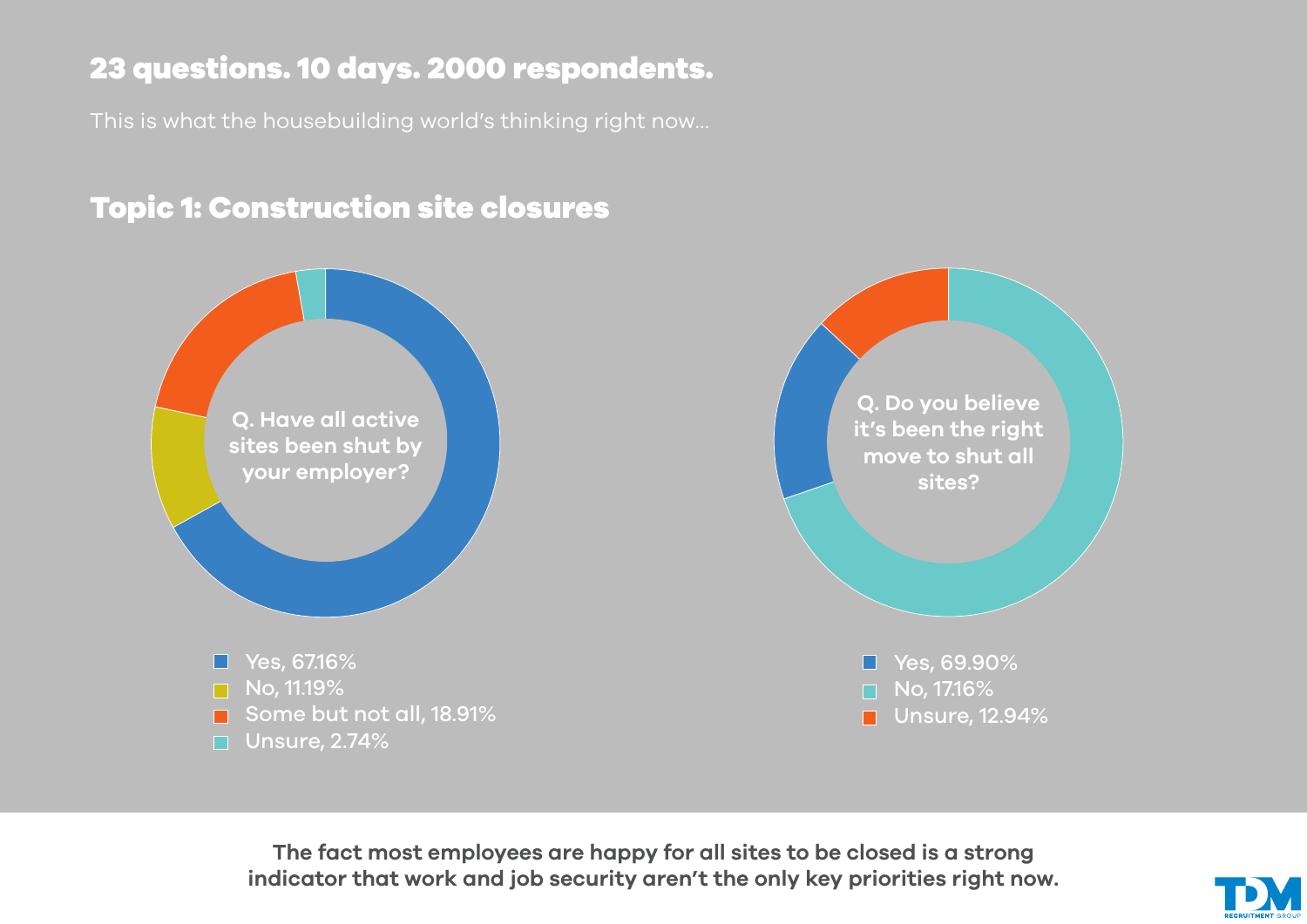#### How some employees' job roles have changed:

'My time has been almost entirely dedicated to reducing site numbers to safe levels and assessing/implementing very detailed arrangements to keep the reduced workforce safe through social distancing, hygiene measures, travel flexibility etc.'

> 'My role has become involved in strictly policing social distancing to help make sure our workplace is kept sanitised and is a safe place to work.'

'As a sales advisor, my role has clearly changed quite a bit as I'm unable to meet customers or conduct viewings.'

'As a manager, I have had to pick up the duties of the sales advisers remotely, as they have been put on furlough.'

'As the head of HR, my role has become one where I'm seen as the go-to person for all pandemic answers for the business. I've implemented changes quickly without any support or direction from higher up.'

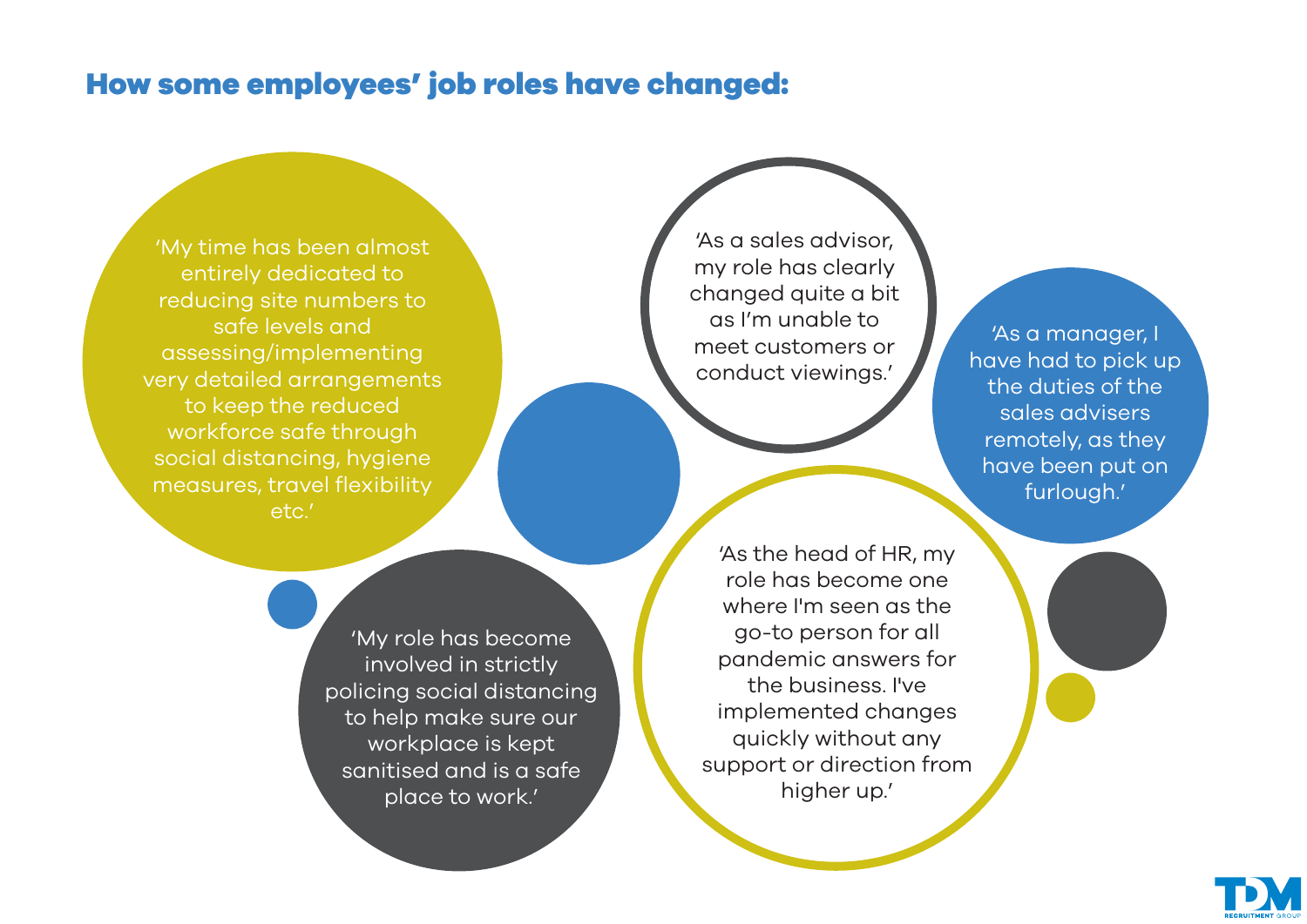## Topic 2: Employment status

**Q. What is your current employment status?**



**Q. Has your job role (duties, staff reports, hours etc.) changed since lockdown?**



- $\Box$  Retained your job without any change, 35.82%
- Retained your job with a role change,  $0.50\%$
- Retained your job but had a salary decrease, 13.43%
- Been placed into furlough, 38.06%
- Been made redundant, 3.23%
- **Unemployed prior to the pandemic, 2.24%**
- Self employed, 6.72%

□ Yes, 34.58% No, 21.64%  $\blacksquare$ Somewhat, 43.78%

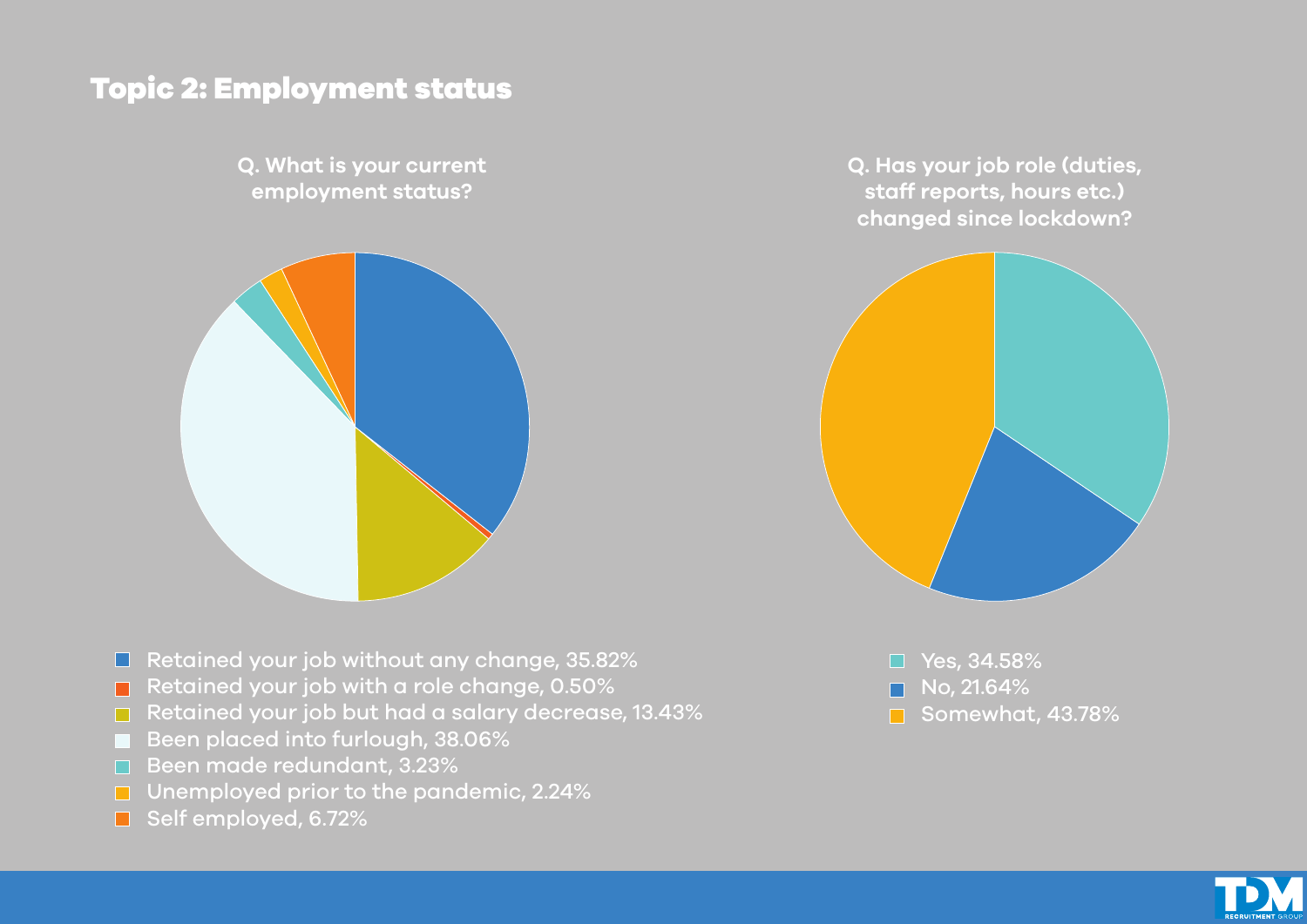## Topic 3: Employers' responses to the pandemic





- □ Retained all staff (either unchanged or furloughed), 70.90%
- Retained some staff (either unchanged or furloughed), 19.65%
- **Made redundancies, 3.23%**
- Become insolvent, 0.75%
- $\blacksquare$  N/A self employed 5.47%

#### **Our thoughts:**

**It's amazing that the vast majority of housebuilders have stood by their employees and kept them in jobs, when the easiest thing to do would have been to make them redundant.**

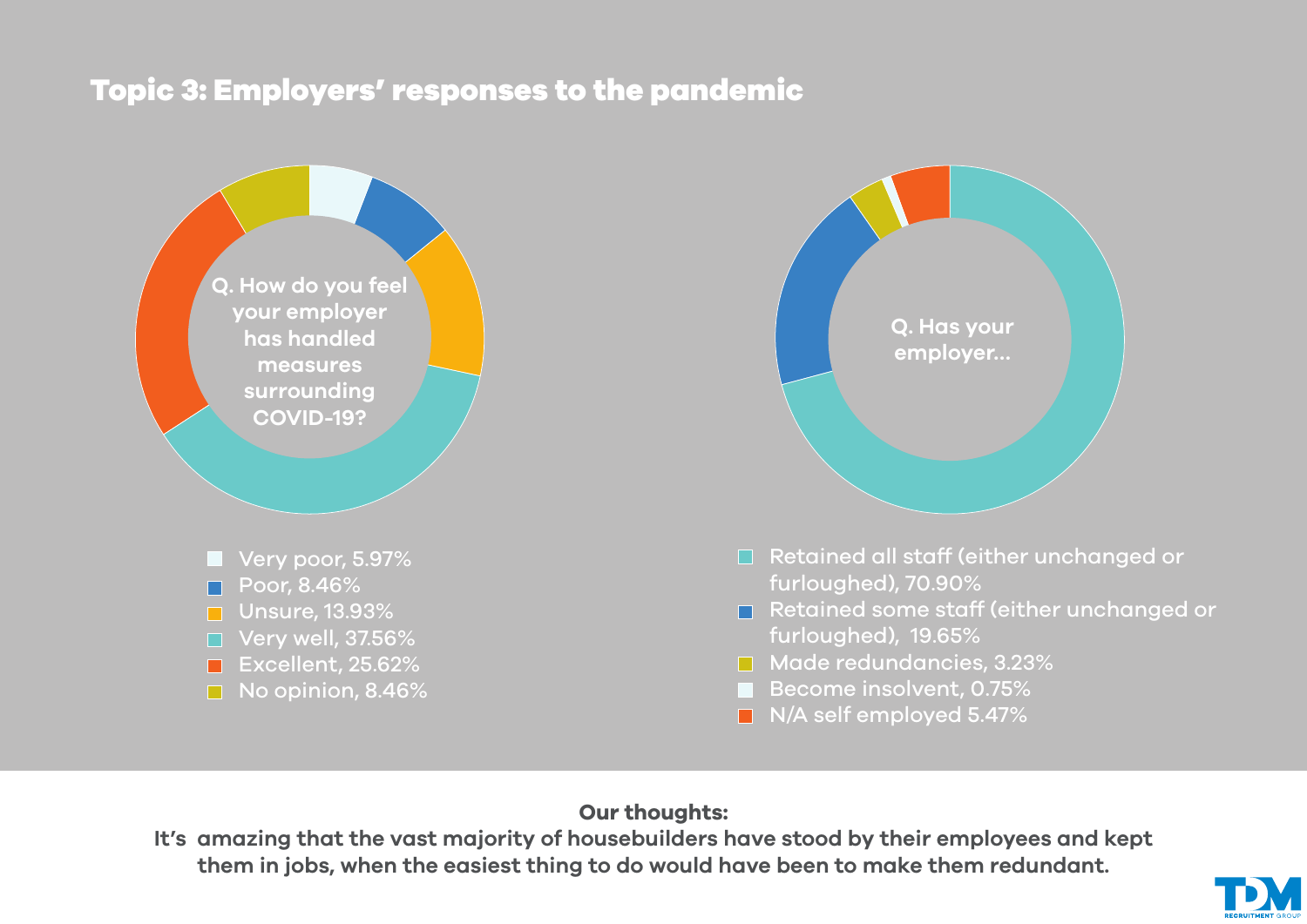# Topic 4: Working from home



**Q. Are you currently working from home?**





**Q. If you're able to work from home, do you feel able and well-equipped to do so?**

 $\Box$  Yes, 65.10% Somewhat, 23.55% No, 11.36%  $\blacksquare$ 



**Q. Post-pandemic, will you be asking to work from home on a more regular basis?**

> ■ Yes, 20.90% Somewhat, 18.66%  $\blacksquare$  No, 47.76%  $\Box$  N/A, 12.69%

**It's interesting to see most people aren't planning to ask to work from home more once the pandemic's over.**

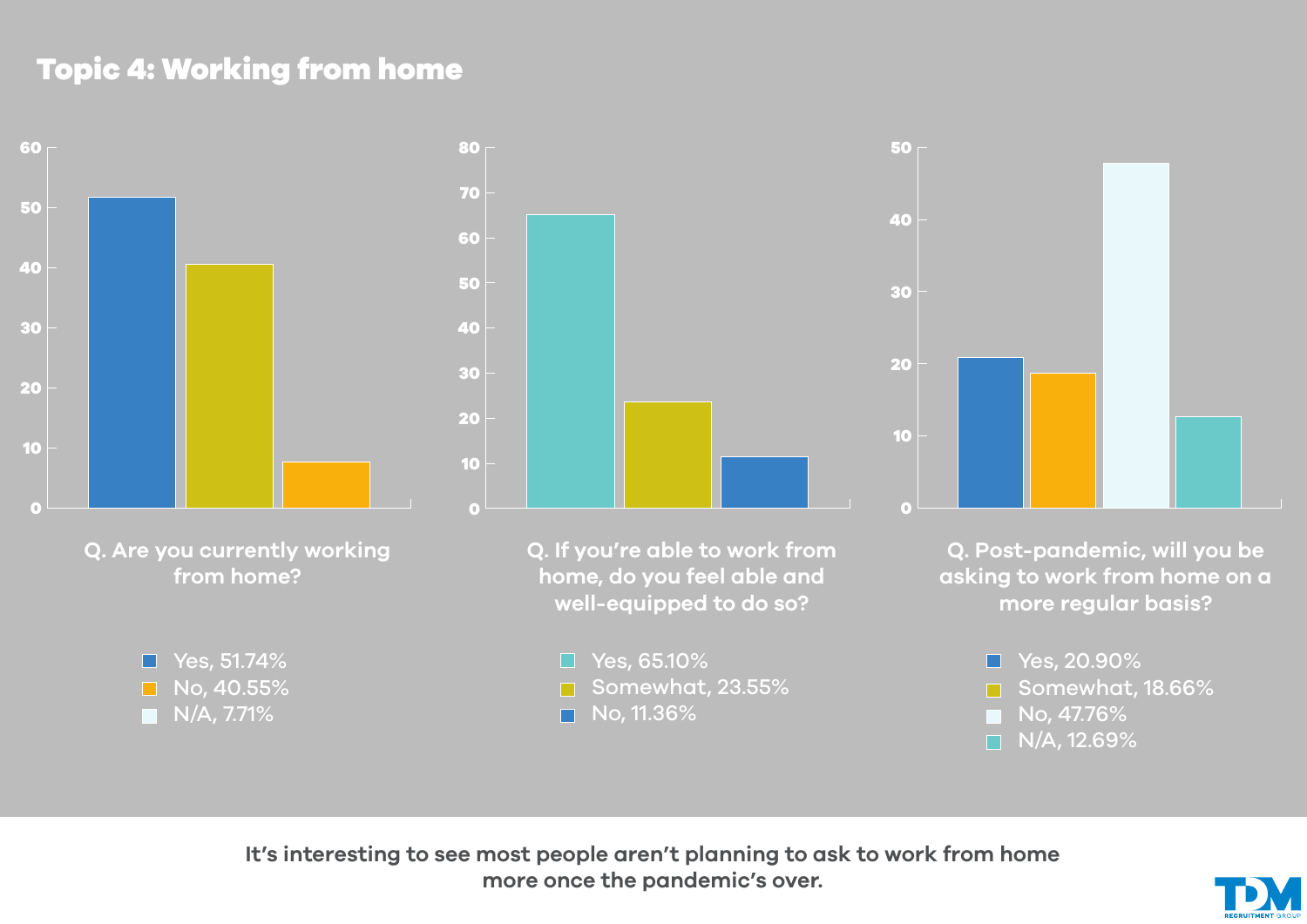

**Online sales purchasing and reservations becoming more commonplace is a big deal for the sector, as the way we buy houses has remained largely the same for the last 30 to 40 years.**

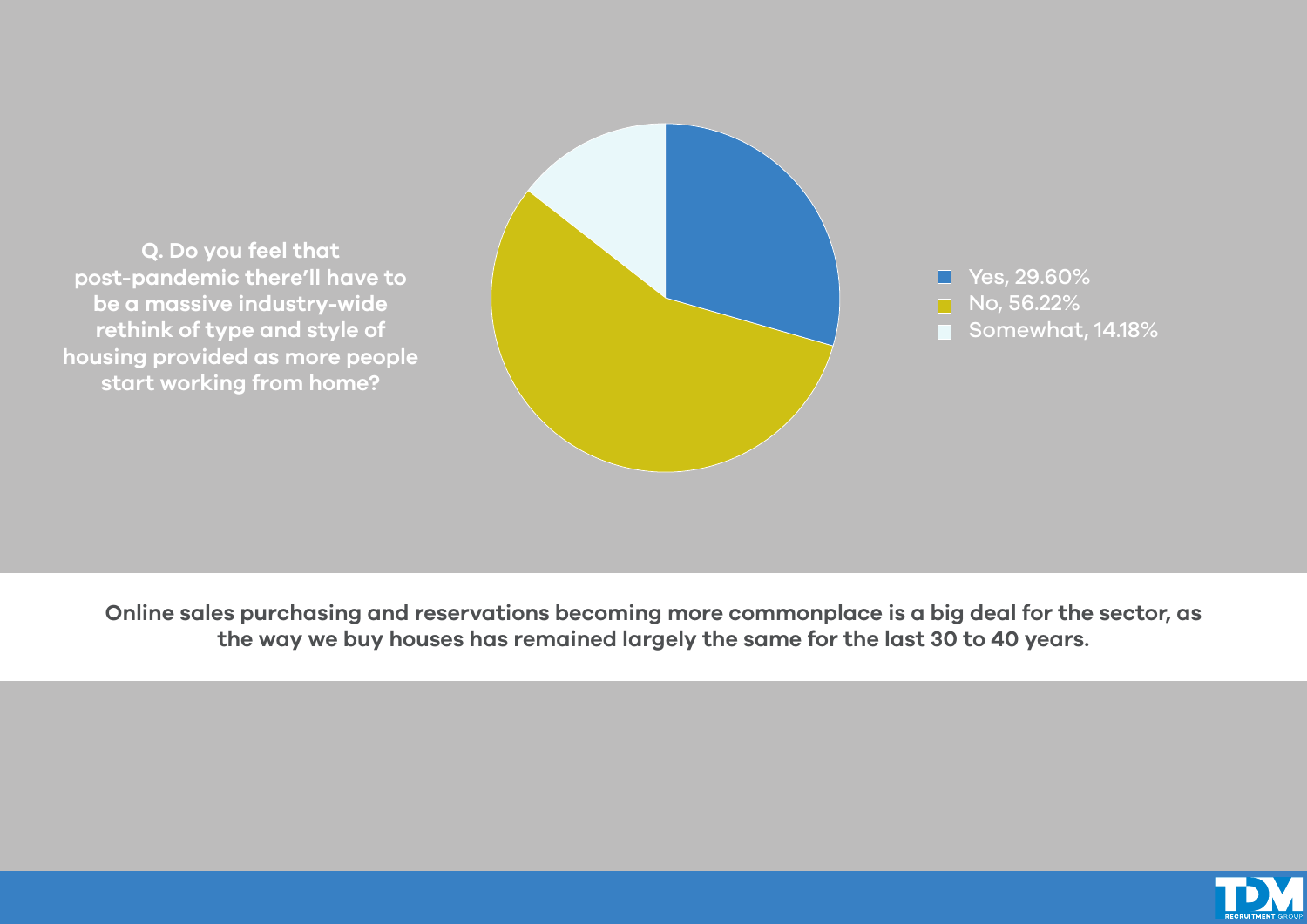#### Topic 5: Returning to work/post-pandemic impact



- **Job security, 54.23%**
- Change in daily operations/ job role, 6.97%
- $\blacksquare$  Health and safety, 13.43%
- Mental health, 4.98%
- □ None, 15.67%
- **Unsure, 4.73%**

**Q. What do you think are the big likely changes to the housebuilding industry post pandemic?**

- Working from home more common, 33.83%
- Decrease in salaries, 24.06%
- Online sales purchase and reservation become more common place, 28.32%
- $\Box$  Change in the type of houses that are built, 6.77%
- **Power of the top 10 PIC's house builders will be** less, 6.52%
- Change in construction methodology i.e. MMC, 8.27%
- None of the above, 10.28%
- **Unsure, 16.04%**

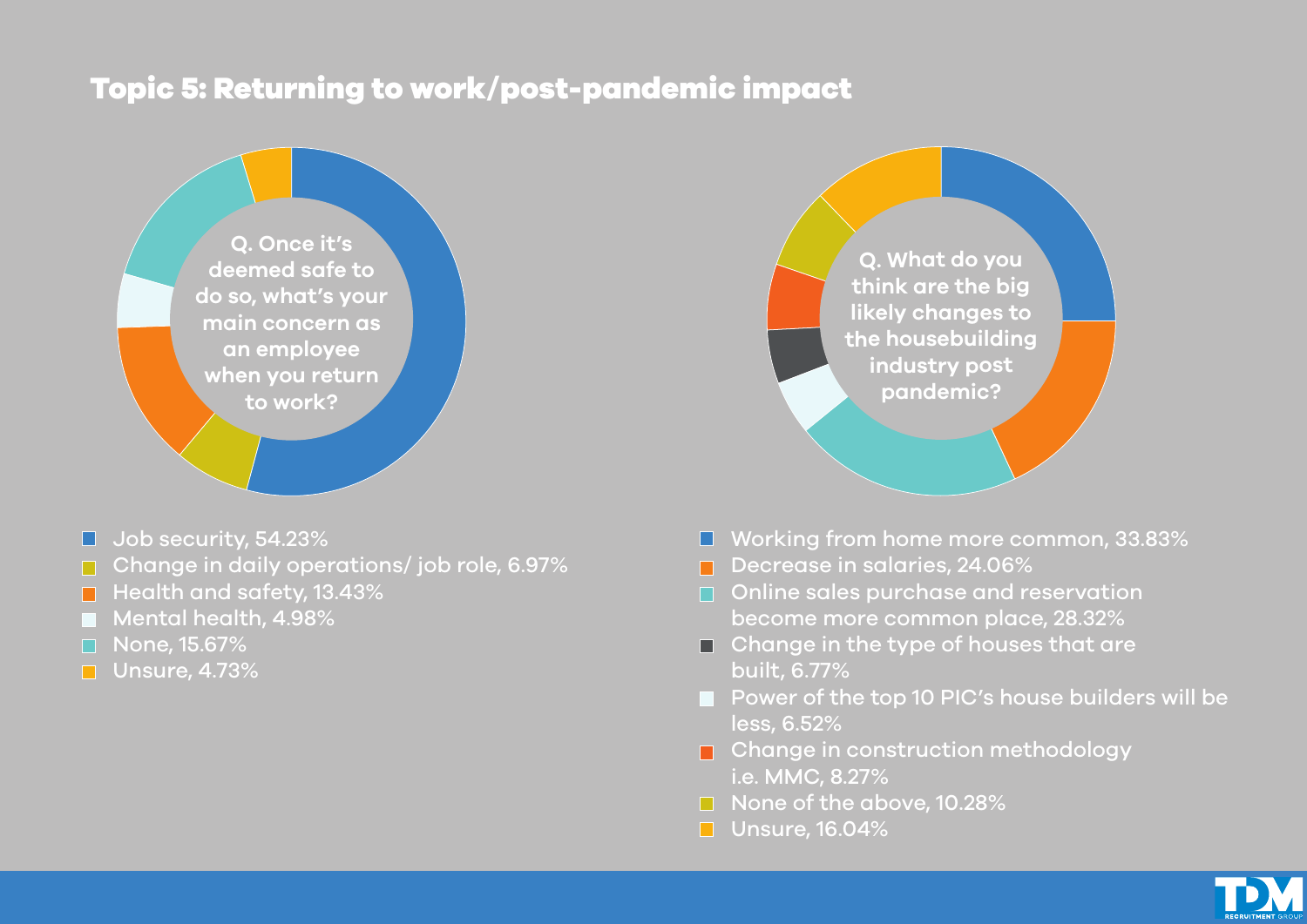## Topic 6: Government response & support

**Q. Do you think the Government will step in with specific measures to support the housebuilding industry?**



**Q. Do you think the government has given enough support to workers in general with initiatives i.e. furlough scheme?**

**Q. Do you think the government has given enough support to companies/employers in general with its initiatives?**



■ Yes, 39.30%  $\Box$  No, 30.85% Unsure, 29.85%  $\blacksquare$ 

Yes, 75.37%  $\blacksquare$ Somewhat, 16.17%  $\Box$  Unsure, 8.46%

 $\Box$  Yes, 67.41% Somewhat, 16.92% П

Unsure, 15.67%  $\blacksquare$